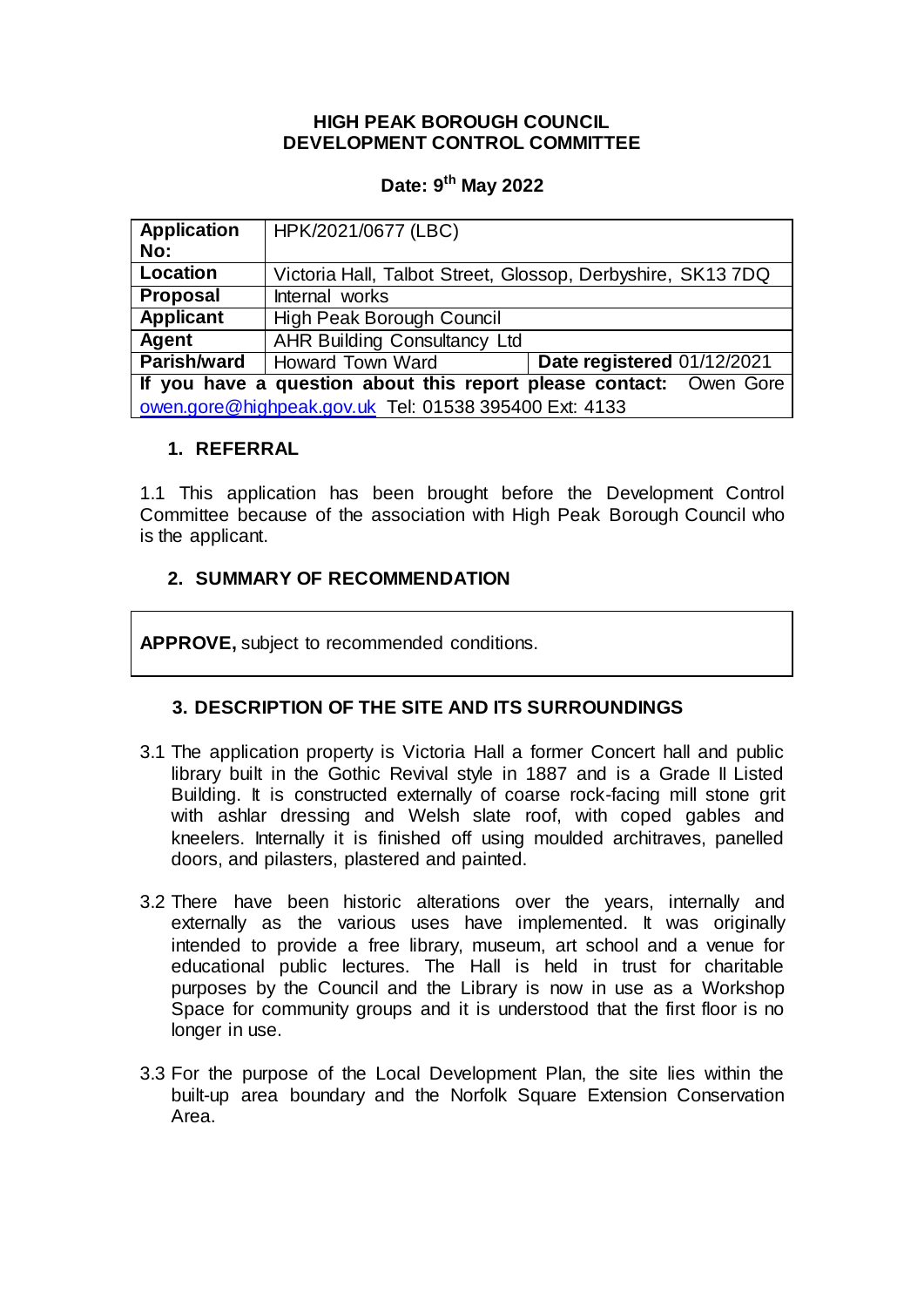# **4. DESCRIPTION OF THE PROPOSAL**

- 4.1 The application seeks Listed Building Consent for Internal works. The proposed works comprise of the remodelling of the kitchen, remodelling of the 'art room' to create an accessible WC and a new Ladies WC area, and remodelling of the existing Ladies' WC to create a new Men's WC with an increased capacity.
- 4.2 The plans show that the immediate works potentially impacting the historic fabric of the listed building include the removal of an internal vestibule to the main hall, making good the surrounding internal decorations and altering/relocating modern emergency exit lights, detection and alarms, as well as associated cabling and wiring; new stud walls, fixtures and associated pipework will be installed to create the accessible WC and a new Ladies WC area and will include alteration and replacement of existing, modern floor coverings; the modern kitchen units will be removed in order to facilitate the remodelling of the kitchen, including installation of new units fixed to the walls; and new sanitary fittings, fixtures and cubicle walls will be installed in the remodelling of the existing Ladies' WC to create a new Men's WC.
- 4.3 In addition, a new door will be created off the main hall into the lobby area of the western entrance/exit, designed to mimic the existing door on the opposite side.
- 4.4 Externally, the alterations will be partially apparent in the form of the addition of louvre panels to upper window panels to 4 windows to hide small scale ventilation, privacy film applied internally to the existing glazing and extraction equipment to serve the W/Cs as well as connections to existing cast iron wate water pipes/services.

# **5. RELEVANT PLANNING HISTORY**

HPK/2003/0235 - Installation of Intruder Alarm System [APPROVED - 03/07/2003]

# **6. PLANNING POLICIES RELEVANT TO THE DECISION**

- 6.1 Section 38(6) of the Planning and Compulsory Act 2004 requires proposals to be determined in accordance with the Development Plan taking into consideration any material considerations relevant to the determination of the application.
- 6.2 The Local Development Plan for this site comprises the High Peak Local Plan (2016). Adopted Supplementary Planning Guidance documents and the National Planning Policy Framework (NPPF) are also material considerations in determining applications.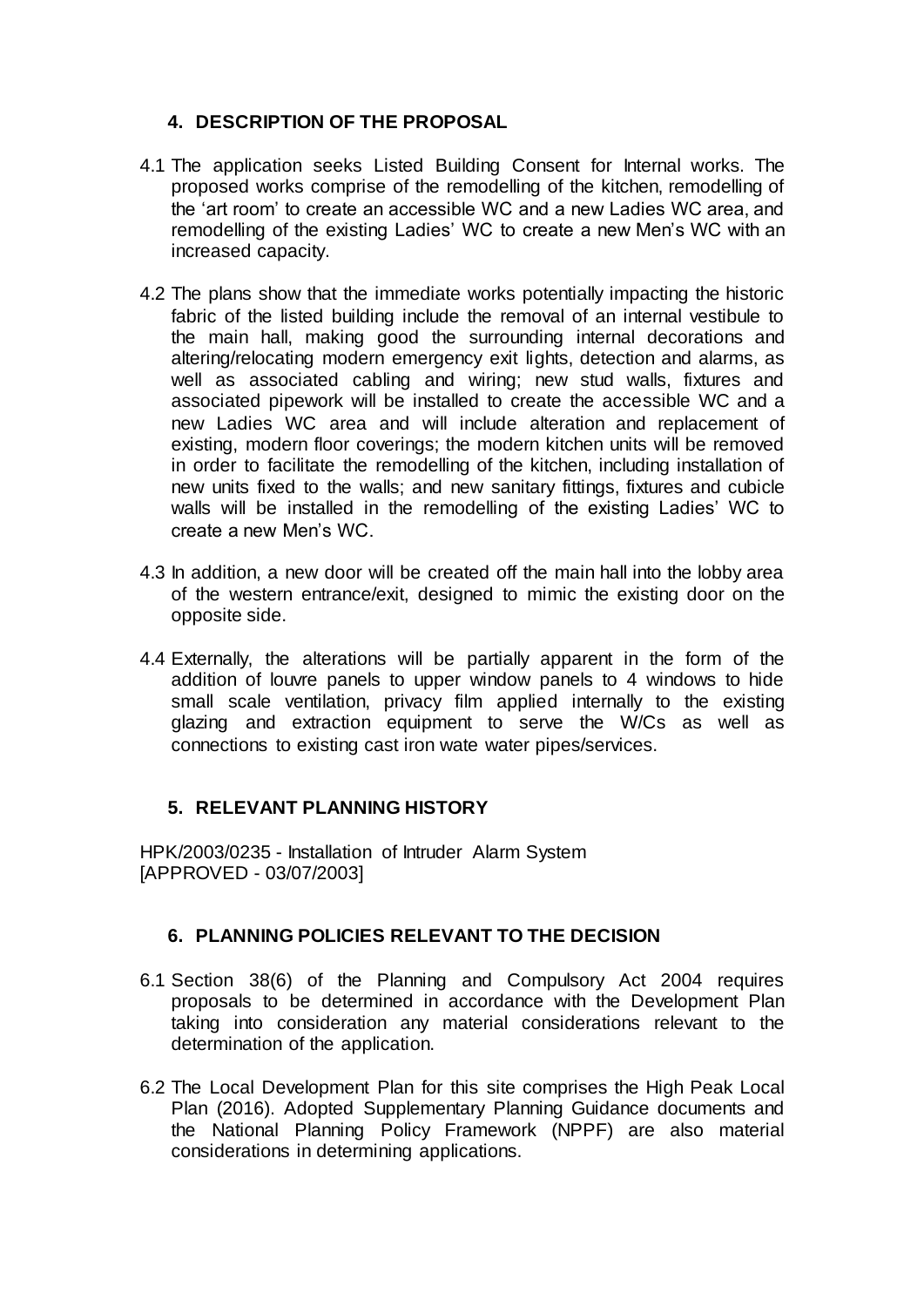## **High Peak Local Plan 2016**

Policy S 1 Sustainable Development Principles Policy S 1a Presumption in Favour of Sustainable Development Policy S 5 Glossopdale Sub-area Strategy Policy EQ 6 Design and Place Making Policy EQ 7 Built and Historic Environment Policy CF 5 Provision and Retention of Local Community Services and **Facilities** 

### **National Planning Policy Framework**

Section 2 - Achieving sustainable development Section 8 -Promoting healthy and safe communities Section 12 -Achieving well-designed places Section 16 -Conserving and enhancing the historic environment

### **Supplementary Planning Documents and Guidance**

Residential Design SPD (2005) High Peak Borough Council Design Guide SPD (2018)

#### **Adopted Conservation Area Character Appraisals**

Glossop character appraisal (adopted March 2006)

# **7. CONSULTATIONS CARRIED OUT**

| Site notice              | expiry date: 06/01/2022              |  |
|--------------------------|--------------------------------------|--|
| <b>Neighbour letters</b> | consultation period ends: 23/12/2021 |  |
| <b>Press Notice</b>      | expiry date: 30/12/2021              |  |

#### **Public Comments**

No comments at the time of writing.

#### **Town / Parish Comments**

No comments at the time of writing.

## **8. POLICY, MATERIAL CONSIDERATIONS AND PLANNING BALANCE**

8.1 Section 16 (2) of the Town and Country Planning (Listed Buildings and Conservation Areas) Act 1990 states that in considering whether to grant listed building consent for any works the local planning authority or the Secretary of State shall have special regard to the desirability of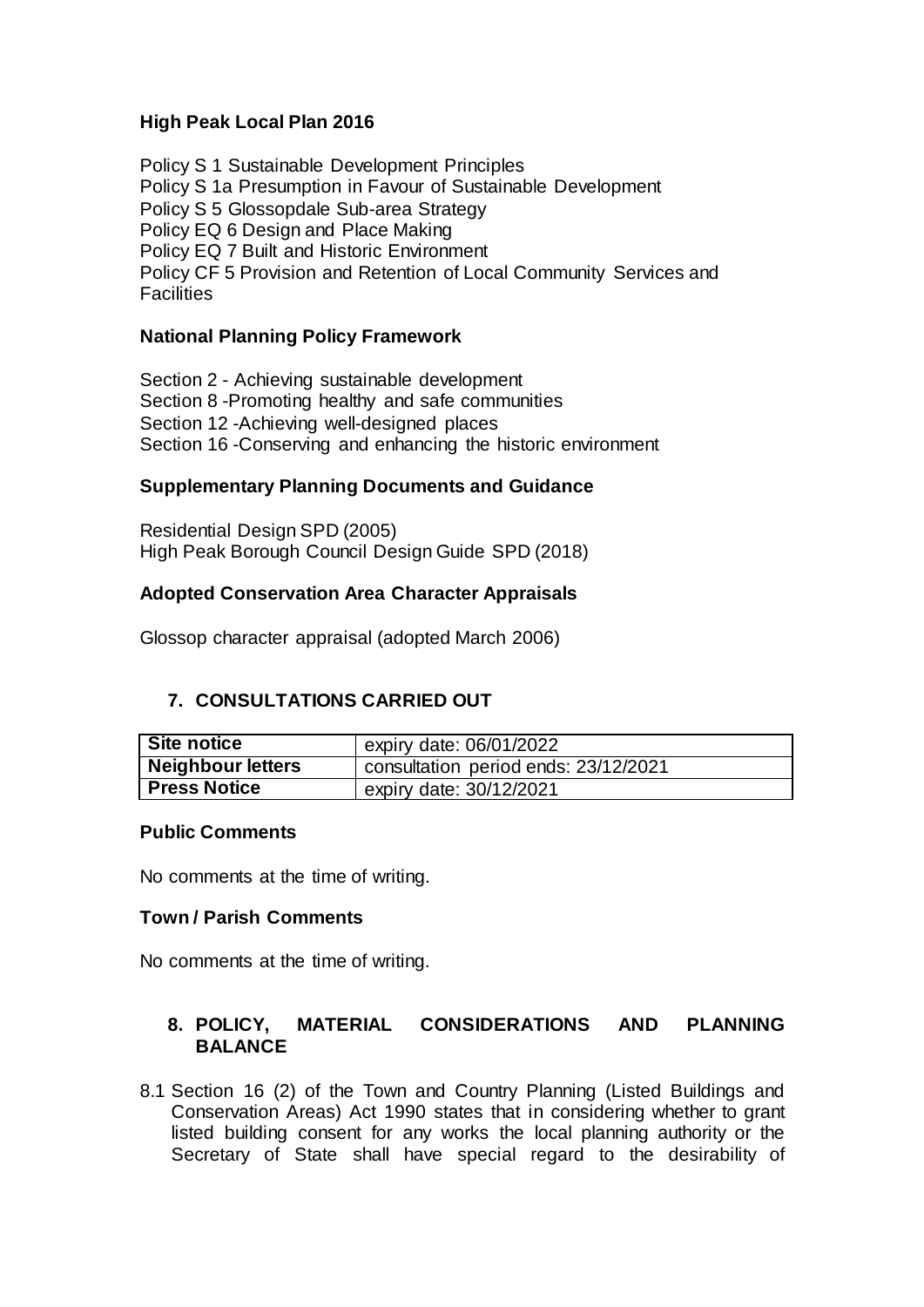preserving the building or its setting or any features of special architectural or historic interest which it possesses'.

- 8.2 Paragraph 195 of the NPPF states that the 'Local planning authorities should identify and assess the particular significance of any heritage asset that may be affected by a proposal (including by development affecting the setting of a heritage asset) taking account of the available evidence and any necessary expertise. They should take this into account when considering the impact of a proposal on a heritage asset, to avoid or minimise any conflict between the heritage asset's conservation and any aspect of the proposal'.
- 8.3 Paragraphs 199-202 of the NPPF sets out how a local authority should assess the significance of a heritage asset and how to assess the potential impact of a proposal upon such an asset. Where a proposal will lead to substantial harm or total loss of a designated heritage asset, local planning authorities should refuse consent unless there are substantial public benefits that outweigh that harm. Where a development proposal will lead to less than substantial harm, this harm should be weighed against the public benefits.
- 8.4 Policy EQ7 has regard to the Built and Historic Environment. It states that 'the Council will conserve heritage assets in a manner appropriate to their significance. This will take into account the desirability of sustaining and enhancing their significance and will ensure that development proposals contribute positively to the character of the built and historic environment…'.
- 8.5 It continues 'Particular protection will be given to designated and nondesignated heritage assets and their settings including: Listed Buildings…This will be achieved by: Preventing the loss of buildings and features which make a positive contribution to the character or heritage of an area through preservation or appropriate reuse and sensitive development, including enabling development, unless it can be demonstrated that the substantial harm or loss is necessary to achieve substantial public benefits that outweigh that harm or loss or other relevant provisions of the NPPF apply' and 'Requiring proposed developments that affect a heritage asset and / or its setting, including alterations and extensions to existing buildings, to demonstrate how the proposal has taken account of design, form, scale, mass, use of traditional materials and detailing, siting and views away from and towards the heritage asset in order to ensure that the design is sympathetic and minimises harm to the asset'.
- 8.6 The proposal is for alterations to the listed building which include updating the facilities of the public building to a modern and more accessible/usable standard. The intention of the proposal is to improve the existing local community service to benefit its users.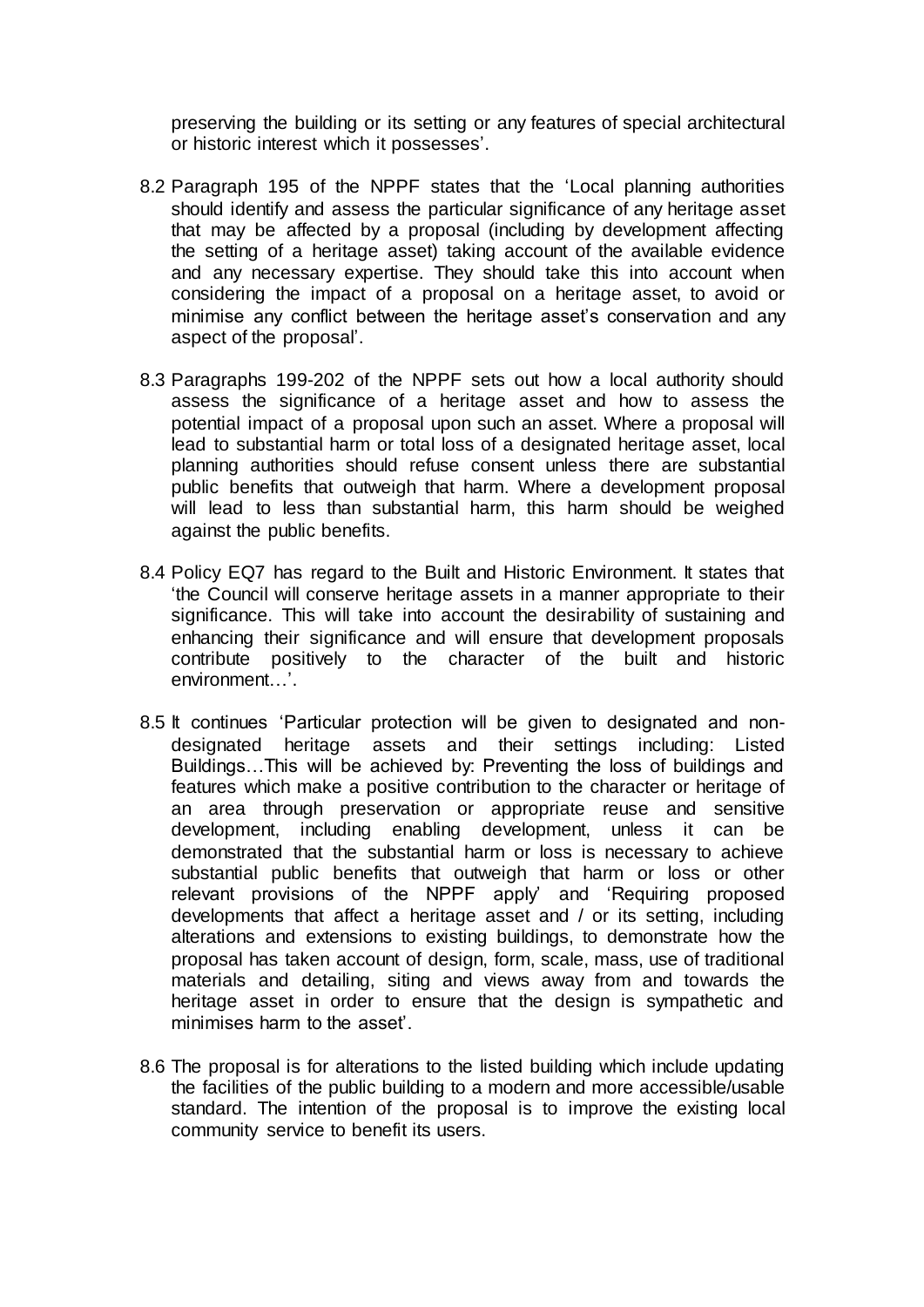- 8.7 The majority of the works, including the remodelling and alterations to change uses of rooms are likely to only interact with the historic fabric of the building in a relatively minor way, such as securing fixtures to walls, adding stud walls and partitions and cutting narrow holes for pipework; it is understood that additions will be dressed to match the existing walls and ceilings, and any areas where amendments interact with the historic interior will be made good. Such details can be the subject of conditions.
- 8.8 The overall impact of these alterations are considered minor and any minor loss of historic fabric in this case is considered not to impact the buildings broader significance as a historic asset.
- 8.9 The proposed alterations that impact the listed building in a more significant way include the removal of the internal vestibule and the creation of an additional doorway.
- 8.10 In this case the internal vestibule is understood to be a relatively modern addition during the building's later adaptation. Whilst it is an interesting feature that serves as an example of the evolution of the building, it is not considered to be a fundamental element of the listed building and its removal is unlikely to detract from its significance. It is understood from the site visit that the proposed new doorway will be created in the location of a historic opening of a similar scale. It is understood that at the suggestion of the council's Conservation Officer, sections of the plasterwork in the lobby area of the western entrance/exit were removed in an area that has been the subject of other works. In removing the section of plaster, it is apparent that the fabric of the wall is different to the surrounding wall in the location of the proposed door; an arch was also apparent. On balance, it appears that this element will reinstate a historic opening and the application has indicated in the submitted plans that the new door will constructed to mimic the existing door opposite, which will in turn be better revealed due to the removal of the vestibule and will create a sense of symmetry to the main hall, in keeping with the historic design. The overall alterations are considered an improvement.
- 8.11 The proposal will result in the upper panels of 4 windows being altered to introduce small scale ventilation units to serve the new and existing W/Cs and will be louvred externally. These features will be apparent, along with the privacy film applied internally to the existing glazing and will be a modern addition they represent less than substantial harm.
- 8.12 In line with the NPPF the alteration will represent less than substantial harm and therefor the harm should be weighed against the public benefits of the proposal.
- 8.13 In defining the term public benefits Paragraph: 020, Reference ID: 18a-020-20190723 of the Planning practice guidance 'Historic environment - Advises on enhancing and conserving the historic environment' states that 'Public benefits should flow from the proposed development. They should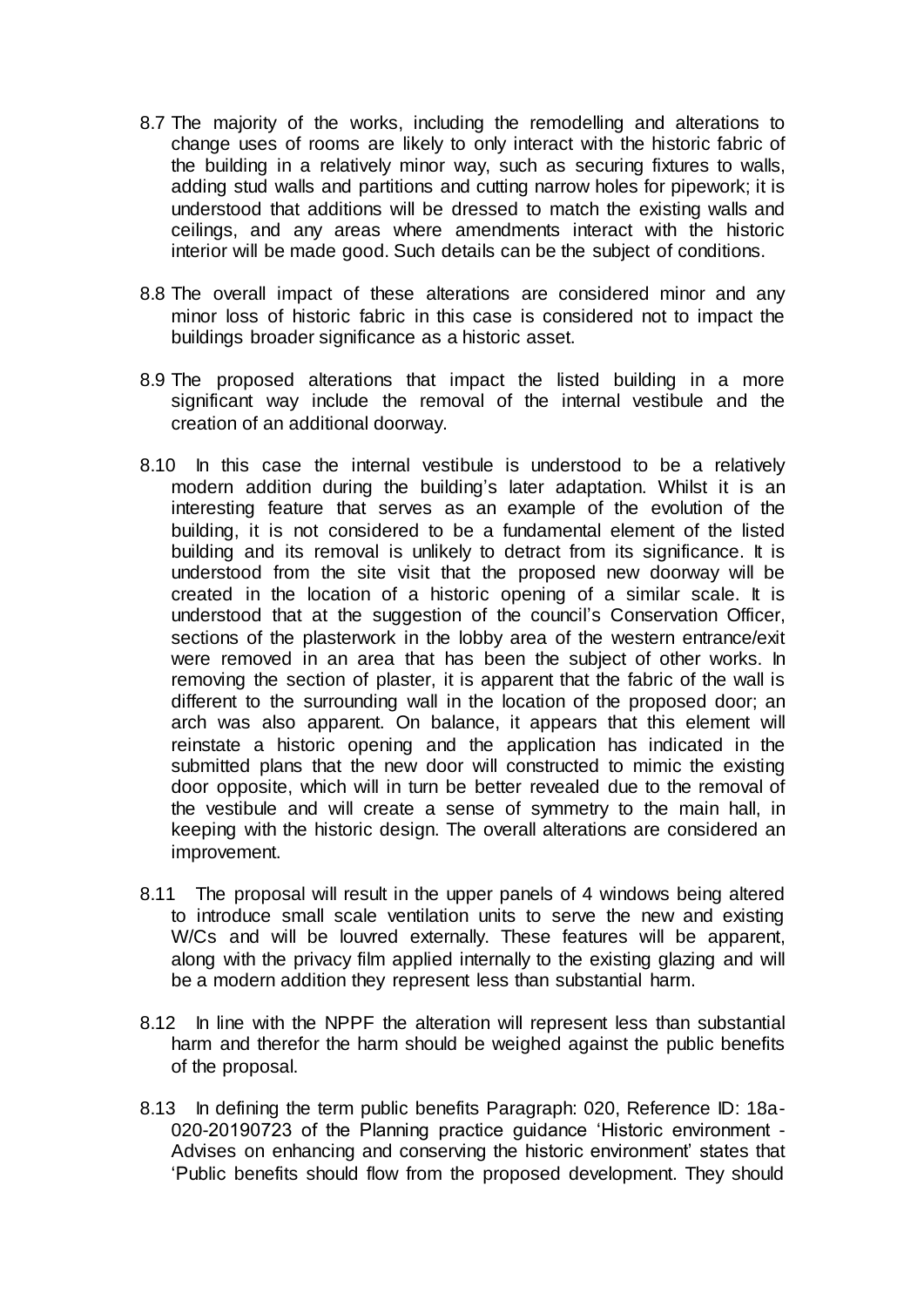be of a nature or scale to be of benefit to the public at large and not just be a private benefit'.

- 8.14 In this case, the proposal includes improvements to the facilities of the local community service to better the experience of the users. At the heart of the proposal the alterations are intended to increase capacity for the Hall, upgrade of the fire alarm system and fire escape routes, to promote inclusivity and allow visitors with accessibility issues to use the building un-aided.
- 8.15 The benefits of this proposal are considered to be to better serve community and are clearly in the interests of the wider public.

## **9. CONCLUSION / PLANNING BALANCE**

9.1 For the reasons outlined above, the development is considered to accord with the relevant policies contained in the High Peak Local Plan and the NPPF. As such the application is recommended for approval.

### **10.RECOMMENDATIONS**

- 10.1 **It is recommended that the Committee APPROVE the application subject to the conditions outlined below:**
	- **1. Standard Time Limit**
	- **2. Schedule of Drawings**
	- **3. Schedule of works to repair/make good the historic fabric of the building including works to walls and ceilings, including materials**
	- **4. Joinery details for the new door and toplight windows in the main hall**
	- **5. Details of the proposed window vents and external louvres**

**B. In the event of any changes being needed to the wording of the Committee's decision (such as to delete, vary or add conditions/informatives/planning obligations or reasons for approval/refusal) prior to the decision being issued, the Operations Manager – Development Services has delegated authority to do so in consultation with the Chairman of the Committee, provided that the changes do not exceed the substantive nature of the Committee's decision.**